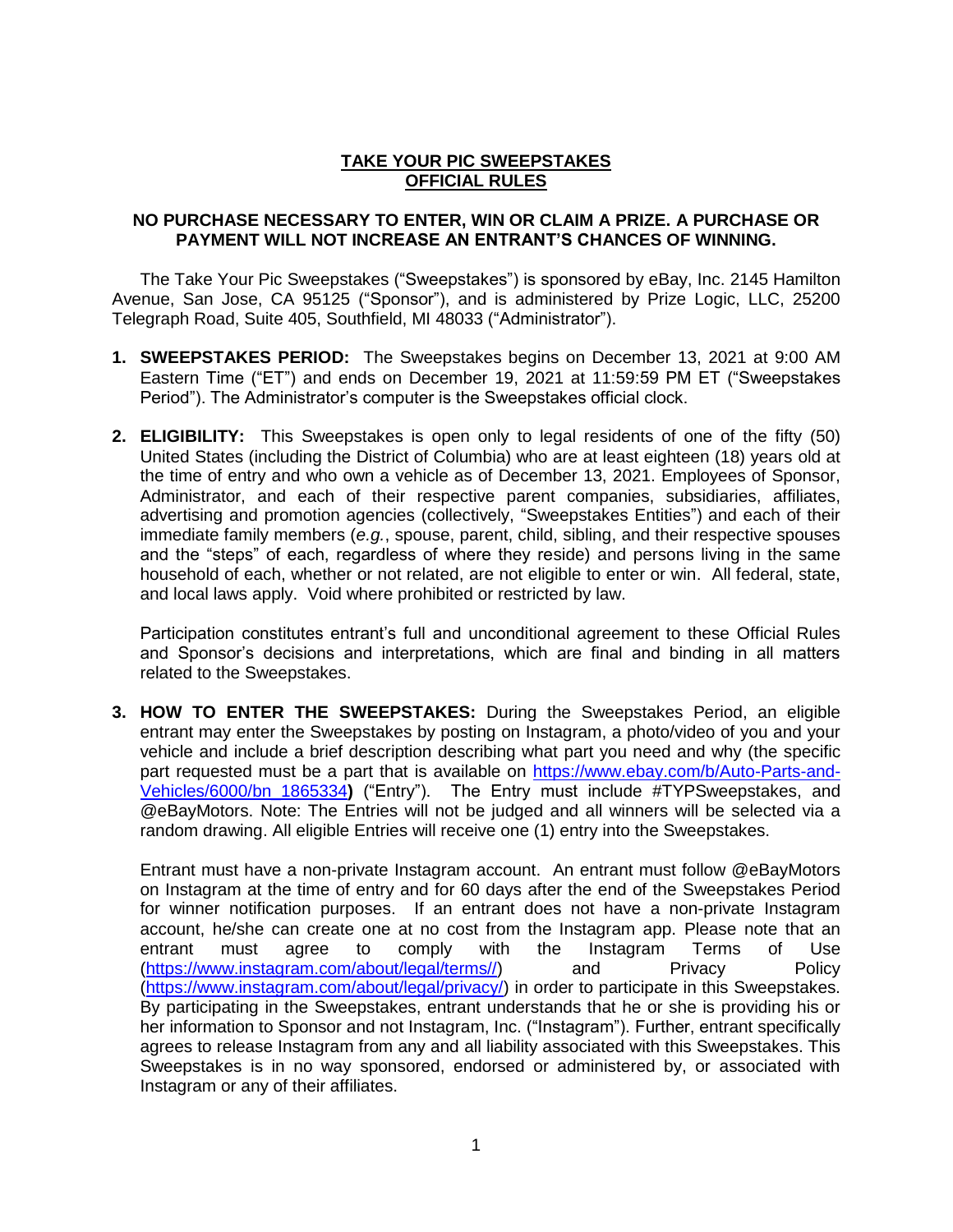By submitting an Entry and using the hashtag "#TYPSweepstakes" each entrant hereby agrees to the terms and conditions set forth in these Official Rules and each entrant agrees that his/her entry conforms to the entry guidelines and restrictions set forth below ("Entry Guidelines and Restrictions"). Submitting an Entry constitutes entrant's grant to Sponsor, its parents and affiliates, and the employees, officers, directors, licensees, designees, agents, successors and assigns (collectively, "Grantees"), of a royalty-free, irrevocable, perpetual, nonexclusive license to use, reproduce, modify, post, distribute, publish or create derivative works from and display the Entry in whole or in part, on a worldwide basis, and to incorporate it into other works, in any form, media or technology now known or later developed, including for promotional, advertising, public relations, trade show and/or marketing purposes, without further compensation, notification or permissions of any kind except where prohibited by law. If requested, entrant will sign any documentation that may be required for Sponsor or its designees to make use of the nonexclusive rights entrant is granting to use the Entry. This license expressly includes a right (but not the obligation) for Sponsor to modify Entries to remove any third party intellectual property. Sponsor shall have the right, in its sole discretion, to edit, composite, morph, scan, duplicate, or alter the Entry for any purpose which Sponsor deems necessary or desirable, and each entrant irrevocably waives any and all so-called moral rights they may have therein. Each entrant hereby acknowledges that such entrant does not reserve any rights in or to the Entry. The displaying of an Entry on any website/social media platform does not constitute verification of eligibility or compliance with these Official Rules and all Entries and entrants remain subject to verification of eligibility and compliance with these Official Rules as determined by Sponsor at its sole discretion.

Entrants agree that Sponsor has the right, but not the obligation, to use and/or otherwise display the Entries as set forth above, and that if such Entries are, in Sponsor's sole discretion, displayed on any website/social media platform, such Entries may be subject to third party comments that will be publicly viewable, and further, such Entries may also be saved, shared, and/or further e-mailed by such third parties on the internet or otherwise.

**IMPORTANT:** MESSAGE AND DATA RATES MAY APPLY IF AN ENTRANT ENTERS THIS SWEEPSTAKES ON HIS/HER MOBILE DEVICE. NOT ALL MOBILE TELEPHONE/WIRELESS PROVIDERS CARRY THE SERVICE NECESSARY TO PARTICIPATE IN THESE SWEEPSTAKES. ENTRANTS SHOULD CONSULT THEIR WIRELESS PROVIDER'S PRICING PLANS. MOBILE ENTRY IS NOT REQUIRED TO ENTER OR WIN A PRIZE IN THESE SWEEPSTAKES.

**Entry Guidelines and Restrictions:** All Entries must comply with the following restrictions:

- Must be submitted during the Sweepstakes Period;
- Must be the entrant's original content;
- Must be the owner of the vehicle in the Entry;
- Must be created solely by the entrant, and may not be plagiarized, have been previously published or have previously won a prize or award;
- Must be in English, except for commonly understood foreign words;
- Must contain the hashtag #TYPSweepstakes, and @eBayMotors;
- Must follow the instructions and comply with these Official Rules;
- Must comply with the Instagram Terms of Service as applicable;
- Must not have been submitted previously in a promotion of any kind or exhibited or displayed publicly through any means;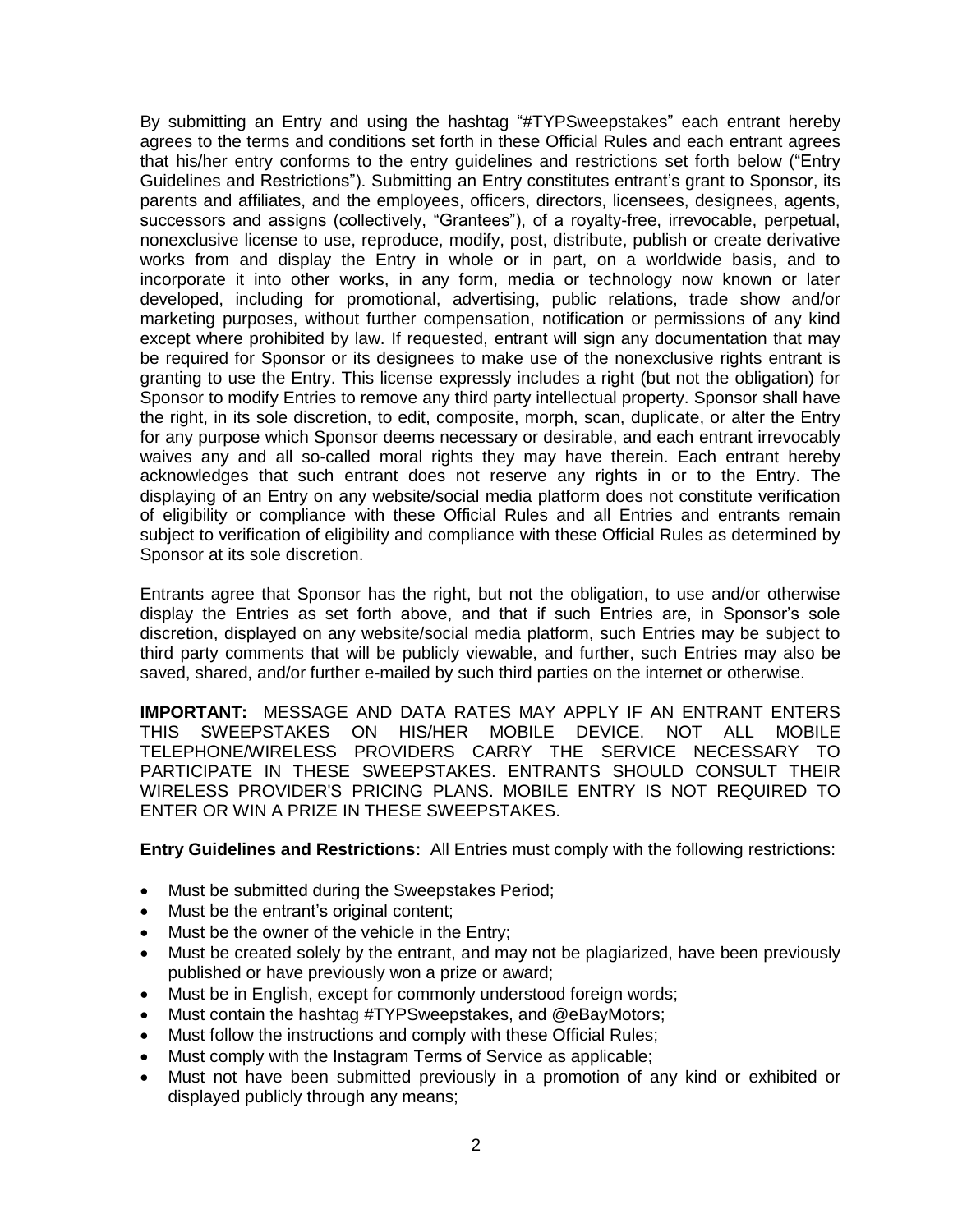- Must have permission from any individual identifiable in any photograph besides the entrant, or must not include any identifiable individual besides the entrant. Entrant must be able to provide written proof of permission from any identifiable individual upon Sponsor's request. If any such person is a minor the entrant must be his/her parent/legal guardian;
- Must not disparage Sponsor, Administrator, or any other person or party affiliated with the promotion and administration of this Sweepstakes;
- Must not contain material that violates or infringes another's rights, including, but not limited to, privacy, publicity or intellectual property rights, including copyright infringement (including, but not limited to logos (manufacturer or carrier), trade names, or patented features). Sponsor may, in its sole and absolute discretion, blur any item that violates the foregoing and enter the Entry;
- Must not prominently feature any third party logos or marks. Sponsor may, in its sole and absolute discretion, blur any item that violates the foregoing and enter the Entry;
- Must not include personally identifiable information, including but not limited to phone numbers or e-mail addresses;
- Must not contain material that is inappropriate, indecent, lewd, pornographic, obscene, hateful, violent, tortious, defamatory, slanderous or libelous (as determined by Sponsor at Sponsor's sole discretion);
- Must not contain, facilitate, reference, or use material that promotes bigotry, racism, hatred or harm against any group or individual or promotes discrimination based on race, gender, ethnicity, religion, nationality, disability, sexual orientation, political orientation, citizenship, ancestry, marital status, or age (as determined by Sponsor at Sponsor's sole discretion);
- Must not contain any express or implied commercial endorsement;
- Must not contain, facilitate, reference, or use material that promotes illegal drug use, alcohol abuse, or other illegal activity;
- Must not contain material or statements that promote use of alcohol by minors, illegal drugs, tobacco, firearms/weapons (or the use of any of the foregoing), any activities that may appear unsafe or dangerous, or any particular political agenda or message;
- Must not contain any viruses, spyware, malware, or other malicious components that are designed to harm the functionality of a computer in any way; and
- Must not contain material that is unlawful, in violation of or contrary to the laws or regulations in any jurisdiction where Entry is created.

Sponsor reserves the right, but is not obligated, to disqualify any Entry that fails to comply with the foregoing Entry Guidelines and Restrictions.

**Limit:** There is a limit of one (1) Entry per person during the Sweepstakes Period. If more than one (1) Entry is received from the same person and/or Instagram account, only the first entry received may be considered valid.

**4. RANDOM DRAWINGS:** On or around December 20, 2021, the Administrator will randomly select ten (10) potential winners, from all eligible entries received. Each winner is considered a potential winner pending verification of his/her eligibility and compliance with these Official Rules.

## **5. PRIZES, APPROXIMATE RETAIL VALUE ("ARV") AND ODDS OF WINNING:**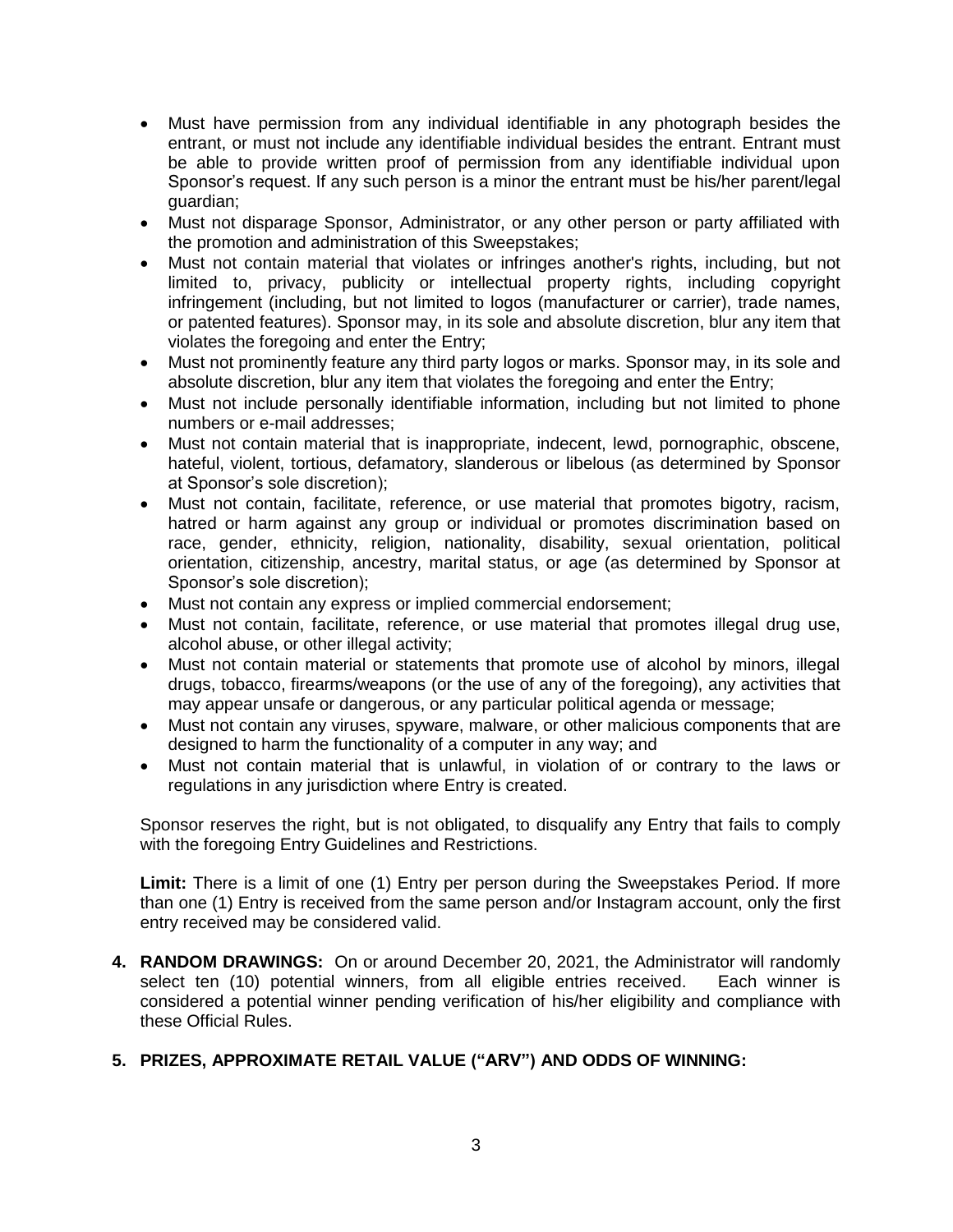- **A. Prizes (10):** The prize is a car part from eBay Motors valued up to \$10,000. For a list of available parts visit <https://www.ebay.com/g/mygarage> and [https://www.ebay.com/b/Auto-Parts-and-Vehicles/6000/bn\\_1865334\)](https://www.ebay.com/b/Auto-Parts-and-Vehicles/6000/bn_1865334). The ARV of each prize is up to \$10,000. If selected car part is under \$10,000, winner will be able to select additional car parts up to \$10,000 in total value, based on availability and in Sponsors sole discretion. If all selected car parts are under \$10,000 winner will not receive the difference in value. If selected car part(s) is no longer available, winner will receive a gift card for the value of the part selected, as determined by Sponsor in its sole discretion. No exchanges or returns will be allowed once parts are selected. There will be ten (10) prizes available in this Sweepstakes.
- **B. Total ARV:** The total ARV of all available prizes in this Sweepstakes is up to \$100,000.
- **C. Odds of Winning:** The odds of winning a prize depend on the total number of eligible entries received during the Sweepstakes Period.
- **D. General:** In no event will more than the stated number of prizes be awarded. If, for any reason, more than the stated number of notifications are sent (or more claims are received), Sponsor reserves the right to award the intended number of prizes through a random drawing from among all eligible prize claims received. Limit of one (1) prize per person/household during the entire Sweepstakes. No prize substitution or exchange will be allowed, except by Sponsor, who reserves the right to substitute a prize of equal or greater value in case of unavailability of a prize or force majeure. All other costs and expenses not expressly set forth herein shall be solely the winner's responsibility. The Sweepstakes Entities shall not be held responsible for any delays in awarding a prize for any reason. If, after a good-faith attempt, Sponsor is unable to award or deliver a prize, the prize may not be re-awarded.
- **6. HOW TO CLAIM A PRIZE:** Each potential winner will be notified on Instagram by a Direct Message from @eBayMotors with instructions on how to claim his/her prize ("Notification"). As part of the Notification, the potential winner will be asked to logon to the Administrator's redemption portal and complete the required information within forty-eight (48) hours after Notification. Each potential winner will be required to provide his/her valid e-mail address, complete first and last name (no initials), complete mailing address (no P.O. Boxes), city, state, Zip Code and agreement to these Official Rules and that he/she is eighteen (18) or older at time of entry. Each potential winner will be required to sign and return an Affidavit of Eligibility and Liability/Publicity Release (except where prohibited) and any other requested documents within two (2) calendar days from the date of attempted Notification or the prize may be forfeited in its entirety and awarded to an alternate winner, at the Sponsor's sole and absolute discretion. Failure to provide all required information and a signature on the documents within the stated time period may result in forfeiture of a winner's right to claim his/her prize, and may result in the prize being awarded to an alternate winner, if time permits.

WINNERS WILL BE ISSUED A FORM 1099 FOR TAX PURPOSES IN THE AMOUNT OF THE ACTUAL RETAIL VALUE OF A PRIZE AND MUST SUBMIT HIS OR HER SOCIAL SECURITY NUMBER, AS REQUIRED BY LAW. ALL FEDERAL, STATE AND LOCAL TAXES IMPOSED ON THE ACCEPTANCE OF A PRIZE ARE SOLELY THE RESPONSIBILITY OF THE WINNER.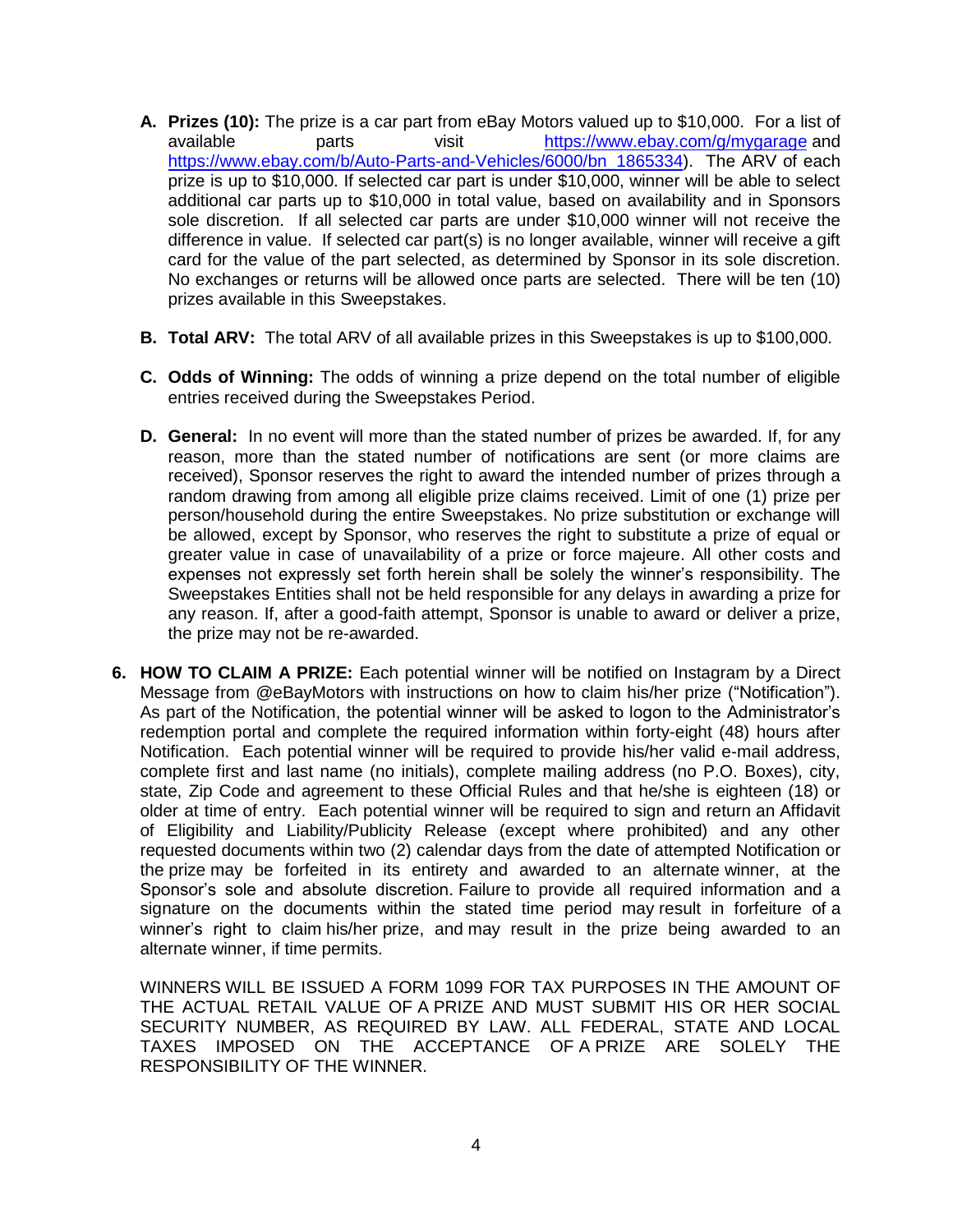Upon verification of eligibility, each prize will be mailed to the winner at the mailing address provided when registering for the prize as set forth above. If a potential winner is found to be ineligible; does not complete the required information; is not in compliance with these Official Rules; declines to accept the prize; or if the Notification or prize is returned as undeliverable, the prize will be forfeited and, in the Sponsor's sole discretion, may or may not be awarded to an alternate winner selected at random from the remaining pool of eligible entrants during the Sweepstakes Period. Sweepstakes Entities shall not be held responsible for any delays in awarding prizes for any reason. Prizes will only be awarded to verified winners. The right to receive a prize is non-assignable, non-transferable and no prize substitution, exchange or cash equivalent will be allowed, except by Sponsor who reserves the right to substitute prize of equal or greater value in case of unavailability of the prize or force majeure. Each winner is solely responsible for all costs and expenses associated with the prize that are not stated in these Official Rules. Acceptance of a prize shall constitute and signify each winner's agreement and consent that Sponsor and its designees may use the winner's name, city, state, likeness, photo, and/or prize information in connection with Sweepstakes, advertising or other purposes, worldwide, in any and all media now known or hereafter devised, including the Internet, without limitation and without further payment, notification, permission or other consideration, except where prohibited by law.

**7. LIMITATION OF LIABILITY:** By participating in this Sweepstakes, entrants agree that the Sweepstakes Entities, Instagram, and each of their respective affiliates, subsidiaries, representatives, consultants, contractors, legal counsel, advertising, public relations, promotional, fulfillment and marketing agencies, website providers and each their respective officers, directors, stockholders, employees, representatives, designees and agents ("Released Parties") are not responsible for: (i) lost, late, incomplete, stolen, misdirected, postage due or undeliverable e-mail notifications, telephone calls, or postal mail; (ii) any computer, telephone, satellite, cable, network, electronic or Internet hardware or software malfunctions, failures, connections, or availability; (iii) garbled, corrupt or jumbled transmissions, service provider/Internet/Website/UseNet accessibility, availability or traffic congestion; (iv) any technical, mechanical, printing or typographical or other error; (v) the incorrect or inaccurate capture of registration information or the failure to capture, or loss of, any such information; (vi) any error, omission, interruption, deletion, defect, delay in operation or transmission, communications line failure, technical error, theft or destruction or unauthorized access to the Sweepstakes; (vii) any injury or damage, whether personal or property, to entrants or to any person's computer related to or resulting from participating in the Sweepstakes and/or accepting a prize; and (viii) entries that are late, forged, lost, misplaced, misdirected, tampered with, incomplete, deleted, damaged, garbled or otherwise not in compliance with the Official Rules. Further, the Sweepstakes Entities are not responsible for any undelivered telephone calls, messages or e-mails, including without limitation, e-mails that are not received because of an entrant's privacy or spam filter settings that may divert any winner notification or other Sweepstakes related e-mail to a spam or junk folder.

By entering the Sweepstakes, each entrant agrees: (i) to be bound by these Official Rules, including entry requirements; (ii) to waive any rights to claim ambiguity with respect to these Official Rules; (iii) to waive all of his/her rights to bring any claim, action or proceeding against any of the Released Parties in connection with the Sweepstakes; and (iv) to forever and irrevocably agree to release and hold harmless each of the Released Parties from any and all claims, lawsuits, judgments, causes of action, proceedings, demands, fines, penalties, liability, costs and expenses (including, without limitation, reasonable attorneys' fees) that may arise in connection with: (a) the Sweepstakes, including, but not limited to,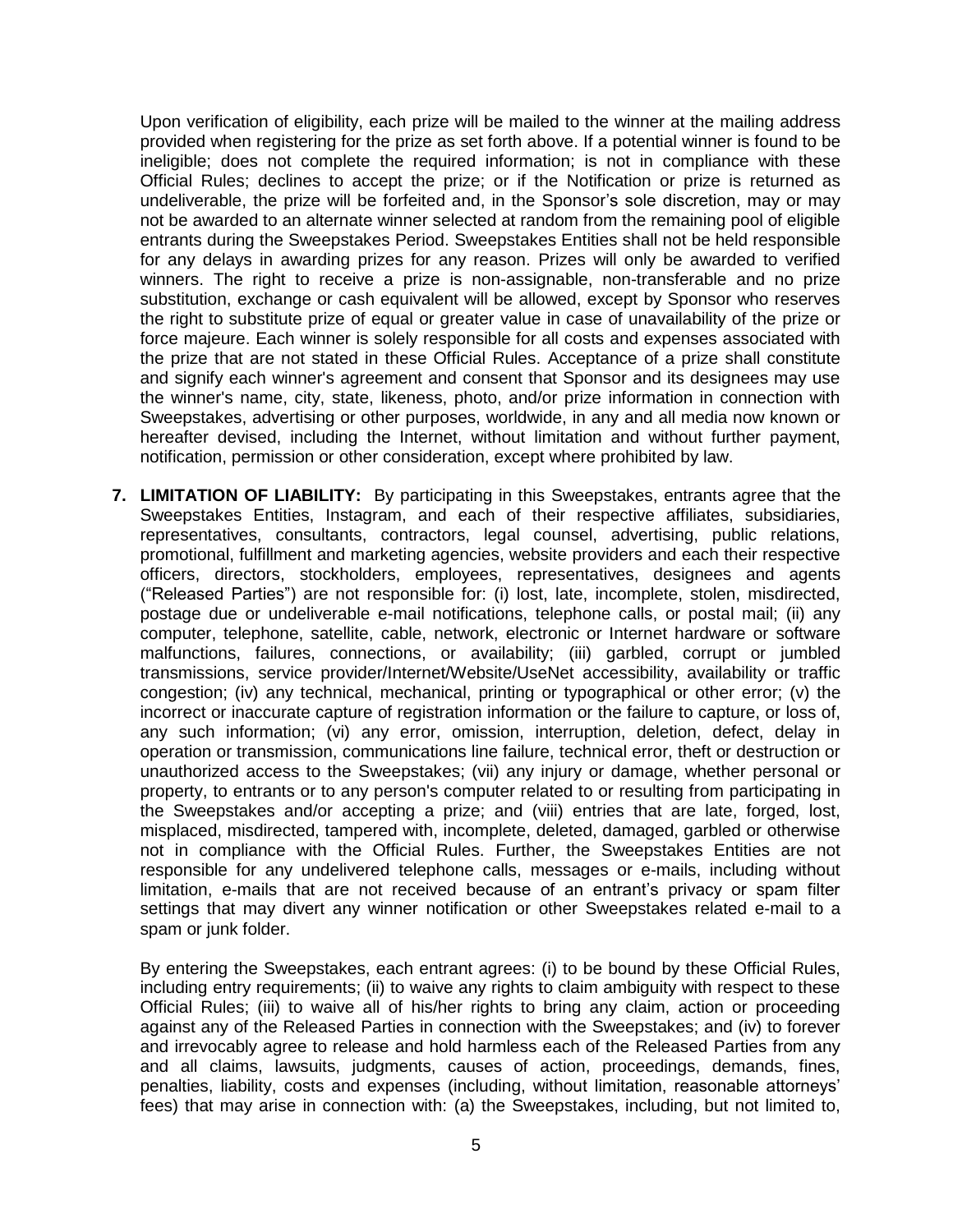any Sweepstakes-related activity or element thereof, and the entrant's entries, participation or inability to participate in the Sweepstakes; (b) the violation of any third-party privacy, personal, publicity or proprietary rights; (c) acceptance, attendance at, receipt, travel related to, participation in, delivery of, possession, defects in, use, non-use, misuse, inability to use, loss, damage, destruction, negligence or willful misconduct in connection with the use of a prize (or any component thereof); (d) any change in the prizing (or any components thereof); (e) human error; (f) any wrongful, negligent, or unauthorized act or omission on the part of any of the Released Parties; (g) lost, late, stolen, misdirected, damaged or destroyed prizing (or any element thereof); or (h) the negligence or willful misconduct by entrant.

If, for any reason, the Sweepstakes is not capable of running as planned, or the integrity and or feasibility of the Sweepstakes is severely undermined by any event beyond the control of Sponsor, including but not limited to fire, flood, epidemic, earthquake, explosion, labor dispute or strike, act of God or public enemy, satellite or equipment failure, riot or civil disturbance, war (declared or undeclared), terrorist threat or activity, or any federal, state or local government law, order, or regulation, order of any court or jurisdiction, infection by computer virus, unauthorized intervention, technical failures or other cause not reasonably within the control of Sponsor, Sponsor reserves the right, at its sole and absolute discretion, to abbreviate, cancel, terminate, modify or suspend the Sweepstakes and/or proceed with the Sweepstakes, including the selection of winners in a manner it deems fair and reasonable, including the selection of winners from among eligible entries received prior to such cancellation, termination, modification or suspension without any further obligation provided a sufficient number of eligible entries are received. If Sponsor, in its discretion, elects to alter this Sweepstakes as a result of a force majeure event, a notice will be posted at typsweepstakes.prizelogic.com ("Website").

WITHOUT LIMITING THE FOREGOING, EVERYTHING REGARDING THIS SWEEPSTAKES, INCLUDING THE PRIZES, IS PROVIDED "AS IS" WITHOUT WARRANTY OF ANY KIND, EITHER EXPRESS OR IMPLIED, INCLUDING BUT NOT LIMITED TO, THE IMPLIED WARRANTIES OF MERCHANTABILITY, FITNESS FOR A PARTICULAR PURPOSE OR NON-INFRINGEMENT.

**8. DISPUTES: THIS SWEEPSTAKES IS GOVERNED BY, AND WILL BE CONSTRUED IN ACCORDANCE WITH, THE LAWS OF THE STATE OF MICHIGAN, AND THE FORUM AND VENUE FOR ANY DISPUTE SHALL BE IN THE OAKLAND COUNTY, MICHIGAN. IF THE CONTROVERSY OR CLAIM IS NOT OTHERWISE RESOLVED THROUGH DIRECT DISCUSSIONS OR MEDIATION, IT SHALL THEN BE RESOLVED BY FINAL AND BINDING ARBITRATION ADMINISTERED BY JAMS IN ACCORDANCE WITH ITS ARBITRATION RULES AND PROCEDURES OR SUBSEQUENT VERSIONS THEREOF ("JAMS RULES"). THE JAMS RULES FOR SELECTION OF AN ARBITRATOR SHALL BE FOLLOWED, EXCEPT THAT THE ARBITRATOR SHALL BE EXPERIENCED AND LICENSED TO PRACTICE LAW IN MICHIGAN. ALL PROCEEDINGS BROUGHT PURSUANT TO THIS PARAGRAPH WILL BE CONDUCTED IN OAKLAND COUNTY, MICHIGAN. THE REMEDY FOR ANY CLAIM SHALL BE LIMITED TO ACTUAL DAMAGES, AND IN NO EVENT SHALL ANY PARTY BE ENTITLED TO RECOVER PUNITIVE, EXEMPLARY, CONSEQUENTIAL OR INCIDENTAL DAMAGES OR HAVE DAMAGES MULTIPLIED OR OTHERWISE INCREASED, INCLUDING ATTORNEYS' FEES OR OTHER SUCH RELATED COSTS OF BRINGING A CLAIM, OR TO RESCIND THIS AGREEMENT OR SEEK INJUNCTIVE OR ANY OTHER EQUITABLE RELIEF. ENTRANTS AGREE THAT THE RIGHTS AND OBLIGATIONS OF ANY ENTRANT AND/OR SWEEPSTAKES ENTITIES AND/OR ANY OTHER PARTY SHALL BE**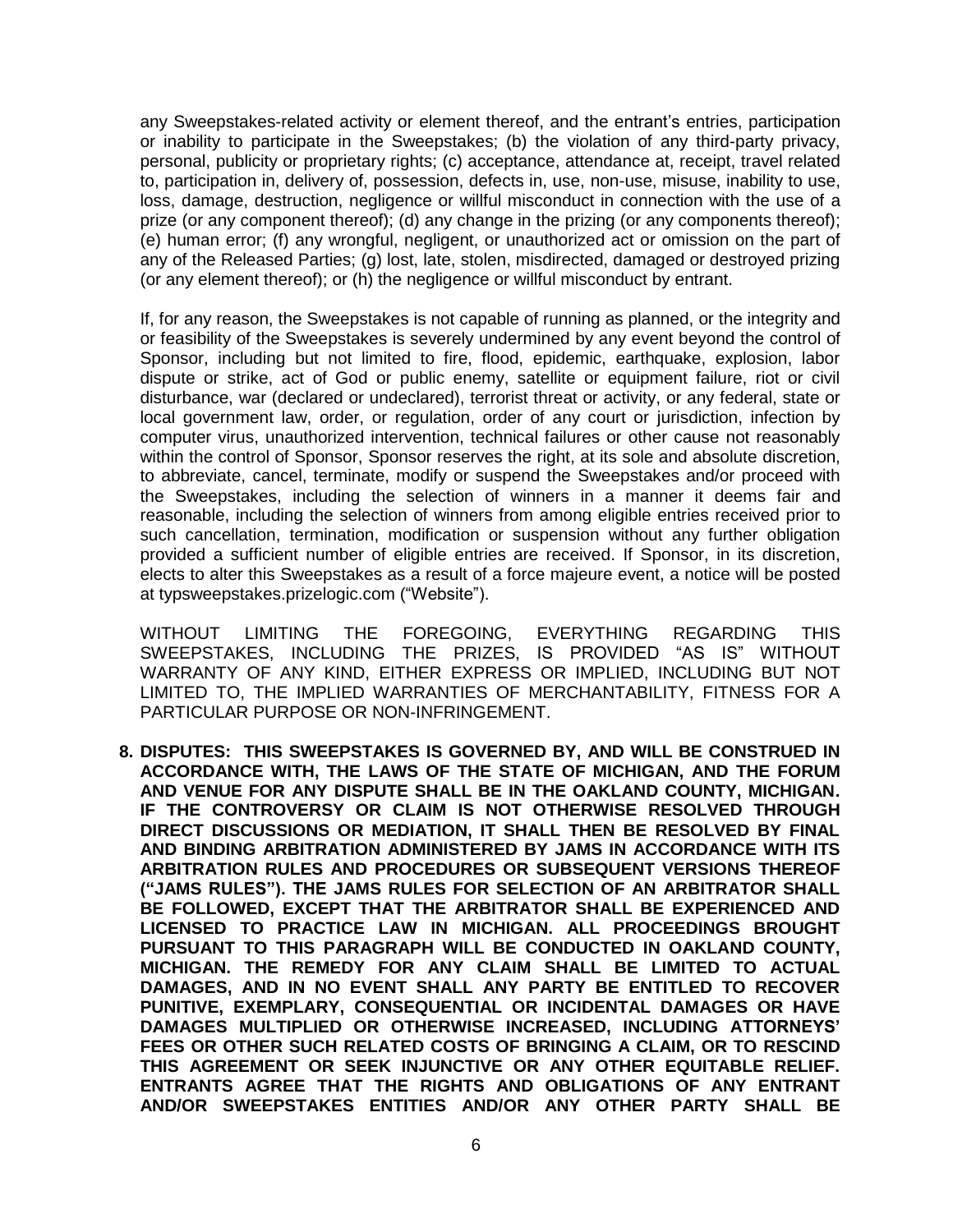**RESOLVED INDIVIDUALLY, WITHOUT RESORT TO ANY FORM OF CLASS ACTION. ANY DEMAND FOR ARBITRATION MUST BE FILED WITHIN ONE (1) YEAR FROM THE END OF THE SWEEPSTAKES PERIOD, OR THE CAUSE OF ACTION SHALL BE FOREVER BARRED.** 

- **9. PRIVACY:** Sponsor's privacy policy is available at [https://www.ebay.com/help/policies/member-behaviour-policies/user-privacy-notice-privacy](https://www.ebay.com/help/policies/member-behaviour-policies/user-privacy-notice-privacy-policy)[policy.](https://www.ebay.com/help/policies/member-behaviour-policies/user-privacy-notice-privacy-policy)
- **10. PUBLICITY RIGHTS:** By participating in this Sweepstakes, each entrant agrees to allow the Sponsor and Sponsor's designee the perpetual right to use his/her name, address (city and state), biographical information, likeness, picture and other information and content provided in connection with the Sweepstakes for promotion, trade, commercial, advertising and publicity purposes in all media worldwide including, but not limited to, on television and the Internet, without notice, review or approval and without additional compensation, except where prohibited by law.
- **11. GENERAL:** Any attempted form of participation in this Sweepstakes other than as described herein is void. If it is discovered or suspected at Sponsor's sole discretion that an entrant has registered or attempted to register more than once using multiple email addresses, multiple identities, multiple Instagram accounts, proxy servers or like methods, all of that entrant's entries will be declared null and void, and that entrant may be ineligible to win a prize. Also, if it is discovered that any entrant attempts to receive additional entries in excess of the stated limitation, that entrant may, at Sponsor's sole discretion, be disqualified from the Sweepstakes. In the event of a dispute as to the identity of a winner, the winning entry will be declared made by the authorized account holder of the email address associated with the Instagram account used to submit an entry. "Authorized account holder" is defined as the natural person who is assigned to an email address by an Internet access provider, online service provider or other organization (e.g., business, educational institution) that is responsible for assigning email addresses for the domain associated with the submitted email address. Sponsor and Administrator reserve the right to disqualify any individual found, in its sole opinion, to be tampering with the operation of the Sweepstakes, to be acting in violation of these Official Rules or to be acting in an unsportsmanlike manner or with the intent to disrupt the normal operation of a Sweepstakes. Any use of robotic, automatic, macro, programmed, third-party or like methods to participate in the Sweepstakes may void any attempted participation effected by such methods and the disqualification of the individual utilizing the same. **CAUTION AND WARNING: ANY ATTEMPT TO DELIBERATELY DAMAGE THE SWEEPSTAKES TO UNDERMINE THE LEGITIMATE OPERATION OF THIS SWEEPSTAKES IS A VIOLATION OF CRIMINAL AND CIVIL LAWS. SHOULD SUCH AN ATTEMPT BE MADE, THE SPONSOR RESERVES THE RIGHT TO SEEK DAMAGES OR OTHER REMEDIES FROM ANY SUCH PERSON(S) RESPONSIBLE FOR THE ATTEMPT TO THE FULLEST EXTENT PERMITTED BY LAW.** All entries and/or materials submitted become the property of Sponsor and will not be returned. In the event of any conflict with any Sweepstakes details contained in these Official Rules and Sweepstakes details contained in any Sweepstakes promotional materials (including but not limited to point of sale, television and print advertising, promotional packaging and other promotional media), the details of the Sweepstakes as set forth in these Official Rules shall prevail.
- **12. WINNERS LIST:** For a list of winners, interested individuals should mail a self-addressed stamped business envelope to: Winners List, - Take Your Pic Sweepstakes, P.O. Box